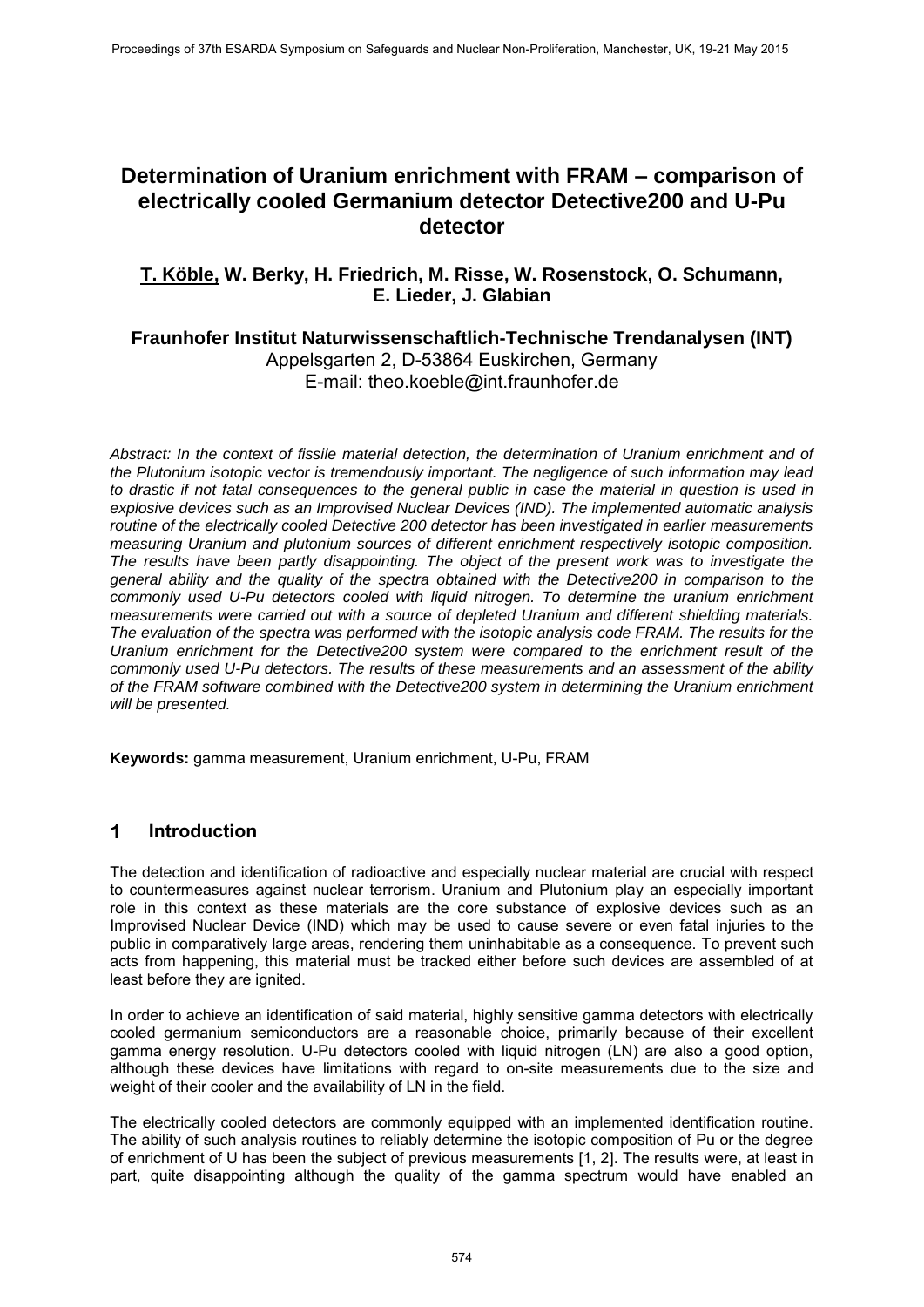appropriate identification. Therefore the special code called FRAM by Ametek/ORTEC was used for subsequent analysis of the measured spectra regarding uranium enrichment for a comparison of several electrically cooled germanium detectors with another germanium detector cooled with LN.

#### $\overline{2}$ **Measurement set-up**

A series of measurements with low and high enriched as well as natural and depleted uranium was performed at the Institute for Transuranium Elements (ITU) in Karlsruhe, Germany, as low or high enriched uranium is not available at our institute. Additional measurements were performed with depleted uranium and a sample of mineral containing natural uranium at Fraunhofer INT.

### **2.1 Measurements at ITU**

At ITU, four different uranium samples with different degrees of enrichment were available: 0.3% (depleted), 0.71 % (natural), 4.5 % (low enriched), and 91.4 % (high enriched). As shielding material 2 mm of lead and a combination of 1.5 cm of steel and 5 cm of an explosive simulate were used. The latter contained the same chemical components as explosive without actually being an explosive. This combination of steel and explosive simulate represented the configuration of an IND.

Four different measurement systems with electrically cooled germanium crystals were tested during this series: the Detective EX, the Micro Detective, the Detective 200 (all designed by Ametek/ORTEC), and the FALCON 5000 by Canberra. Figure 1 shows these detectors in a typical setup positioned around a source.



**Figure 1:** Measurement array with four detectors positioned around an unshielded source; the detectors are (clockwise starting on the bottom left): Detective EX, Micro-Detective, Detective 200 and Falcon 5000.

The main characteristic values of the detectors are given in table 1 as well as the outer dimensions of the systems. The three Detectives (Detective EX, Micro-Detective and Detective 200) differ from each other in respect of the Germanium crystal and the firmware. Detective EX and Micro-Detective are comparable concerning the crystal (see table 1) but differ in the firmware. Detective 200 and Micro-Detective both have the newer firmware V3, but the Detective 200 has a larger crystal.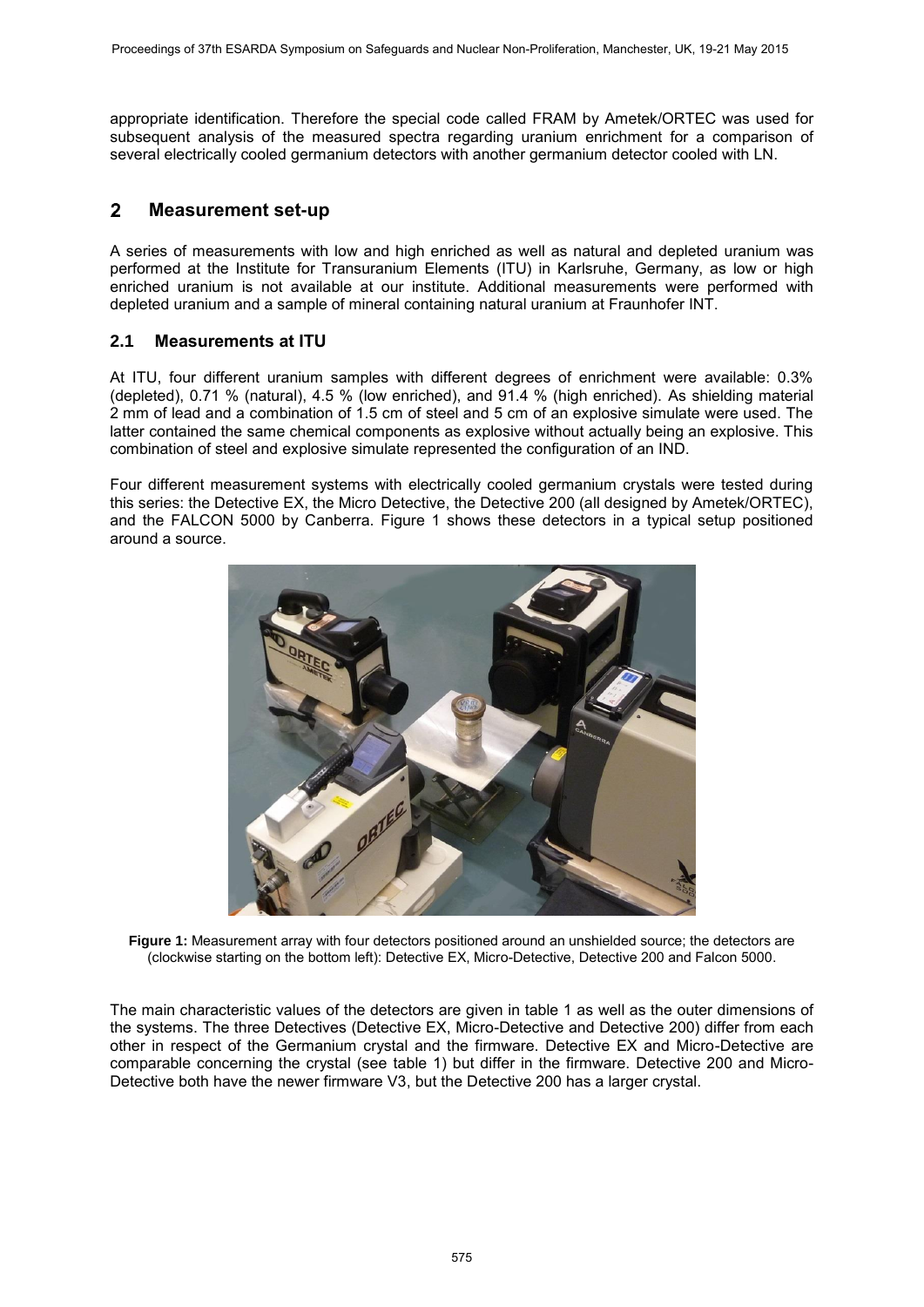| Detector,                       | Weight of<br>device | Size of<br>Device $[cm3]$ | Crystal<br><b>Size</b><br>[cm]<br>ø/Length | Energy<br><b>Resolution [keV]</b> |               | <b>Relative</b><br><b>Efficiency</b> | <b>Battery</b> |
|---------------------------------|---------------------|---------------------------|--------------------------------------------|-----------------------------------|---------------|--------------------------------------|----------------|
| <b>Manufacturer</b>             | [kg]                |                           |                                            | at<br><b>186 keV</b>              | at<br>662 keV | [%]<br>for 60Co                      | Life [h]       |
| Detective EX,<br><b>ORTEC</b>   | 12                  | 37 x 18 x 34              | 5/3                                        | 1.3                               | 1.7           | 16                                   | > 3            |
| Micro-Detective<br><b>ORTEC</b> | 7                   | $37 \times 15 \times 28$  | 5/4                                        | 1.3                               | 1.7           | 11                                   | 5              |
| Detective 200,<br><b>ORTEC</b>  | 21                  | $43 \times 24 \times 39$  | 8.5/3                                      | 1.1                               | 1.5           | 52                                   | 3              |
| Falcon 5000,<br>Canberra        | 15                  | 40 x 35 x 16              | 6/3                                        | 1.1                               | 1.4           | 18.5                                 | $6 - 8$        |

**Table 1:** Overview of the detection systems and their specifications; the weight and the size of the Falcon 5000 do not include a necessary PC; weight and size figures for all systems include batteries; the relative efficiencies are obtained using the standard measurement procedure in which a  $^{60}$ Co source is placed 25 cm away from the end-cap of the detector.

In all cases the spectra can be stored and the spectrum files can be exported and transferred to a specialist. The systems feature automatic identification and in particular special SNM (Special Nuclear Material) modes. The latter have been specially considered for these uranium measurements. In order to gain additional information concerning uranium enrichment and the isotopic composition of plutonium, the data were analyzed with the isotopic analysis software PC/FRAM 5.1 (ORTEC version) [3]. Thereby we used the existing parameter files u cx 120-1010 for the Detectives and uleu plnr 060-250 for the U-Pu detector after adapting the energy calibration but without any further optimization.

Compared to the firmware used by the Detective EX, the firmware of the Detective 200 and Micro-Detective has limited information output especially in the standard non-expert mode. To have a better comparability we therefore did not strictly use the recommended settings for the subsequent measurements although we wanted to evaluate the results which non-expert users would gain.

The identification mode displays of the Detective devices continuously update the results and run until they are manually stopped by the user. The Falcon 5000 can be operated with a preselected time or without a preset. However the result of the SNM Mode will be only displayed after the end of the measurement. The chronological development of the measurement results were specially observed for all detectors. Whenever possible, spectra with longer measurement times were obtained for example during midday or night.

### **2.2 Measurements at INT**

These measurements were done to compare the performance of electrically cooled germanium detectors mentioned above to the quality of a U-Pu detector cooled with LN. The U-Pu detector yields gamma spectra in the lower energy region up to 300 keV which is a relevant region for measurements with nuclear material. Such type of detector is part of a wide-range collection of measurement systems at INT for detecting radioactive or nuclear material [4].

Measurements were performed with several detectors: the Detective 200, the Micro Detective, and a U-Pu detector cooled with LN. A 1.8 kg block of depleted uranium and a sample of mineral containing natural uranium were measured, both unshielded and shielded with 5 mm of Fe. Figure 2 shows a typical measurement layout with the depleted uranium shielded by Fe and the Micro Detective.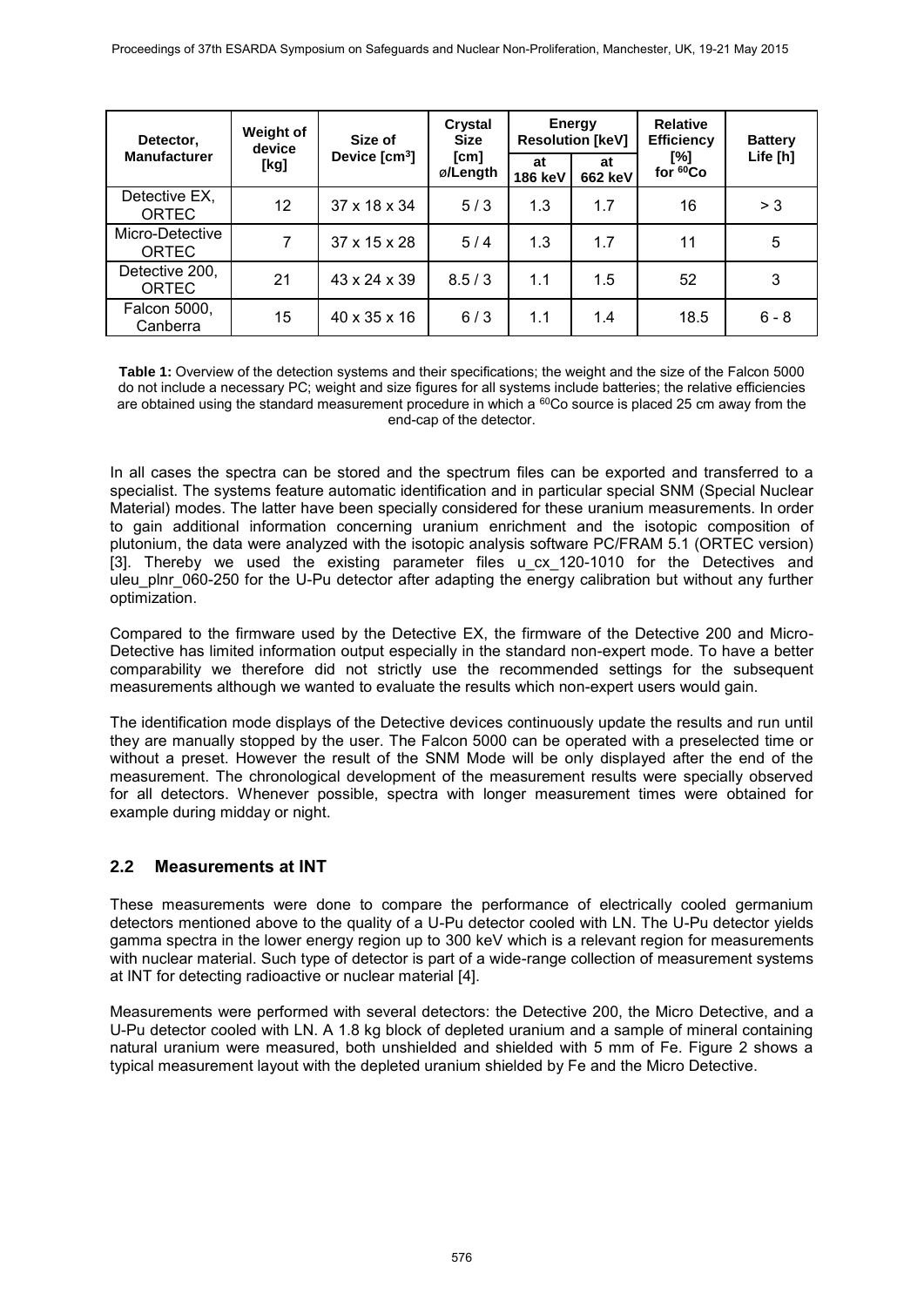

**Figure 2:** Measurement array with Micro Detective (on the right) and 1.8 kg block of depleted uranium (on the left) shielded by 5 mm of Fe.

#### **Measurement Results** 3

### **3.1 ITU Measurements**

With each of the four uranium (depleted: DU, natural: nat. U, low enriched: LEU, and high enriched: HEU) at least one measurement was performed without shielding material and with the combination of steel and explosive simulate. LEU and HEU were additionally examined with lead shielding. Time permitting; multiple measurements were done with the same setup.

Tables 3 to 5 show comparisons of the identification results yielded by the implemented analysis routines of the devices and the results subsequently gained by the analysis with FRAM for the Detective 200, the Detective EX, and the FALCON 5000 for the uranium measurements. The derived results base on the categorization limits in table 2:

| <b>Material</b> | <b>Characterization limits</b> |
|-----------------|--------------------------------|
| DU              | $235$ U < 0.64 %               |
| Nat. U          | $0.64\% 235U < 0.78\%$         |
| LEU             | $0.78\% 235U 20$ %             |
| HEU             | $235$ U > 20 %                 |
| RGPu            | $^{239}$ Pu < 90 %             |
| WGPu            | $^{239}P_{11}$ > 90 %          |

**Table 2:** Limits for the characterization of uranium and plutonium material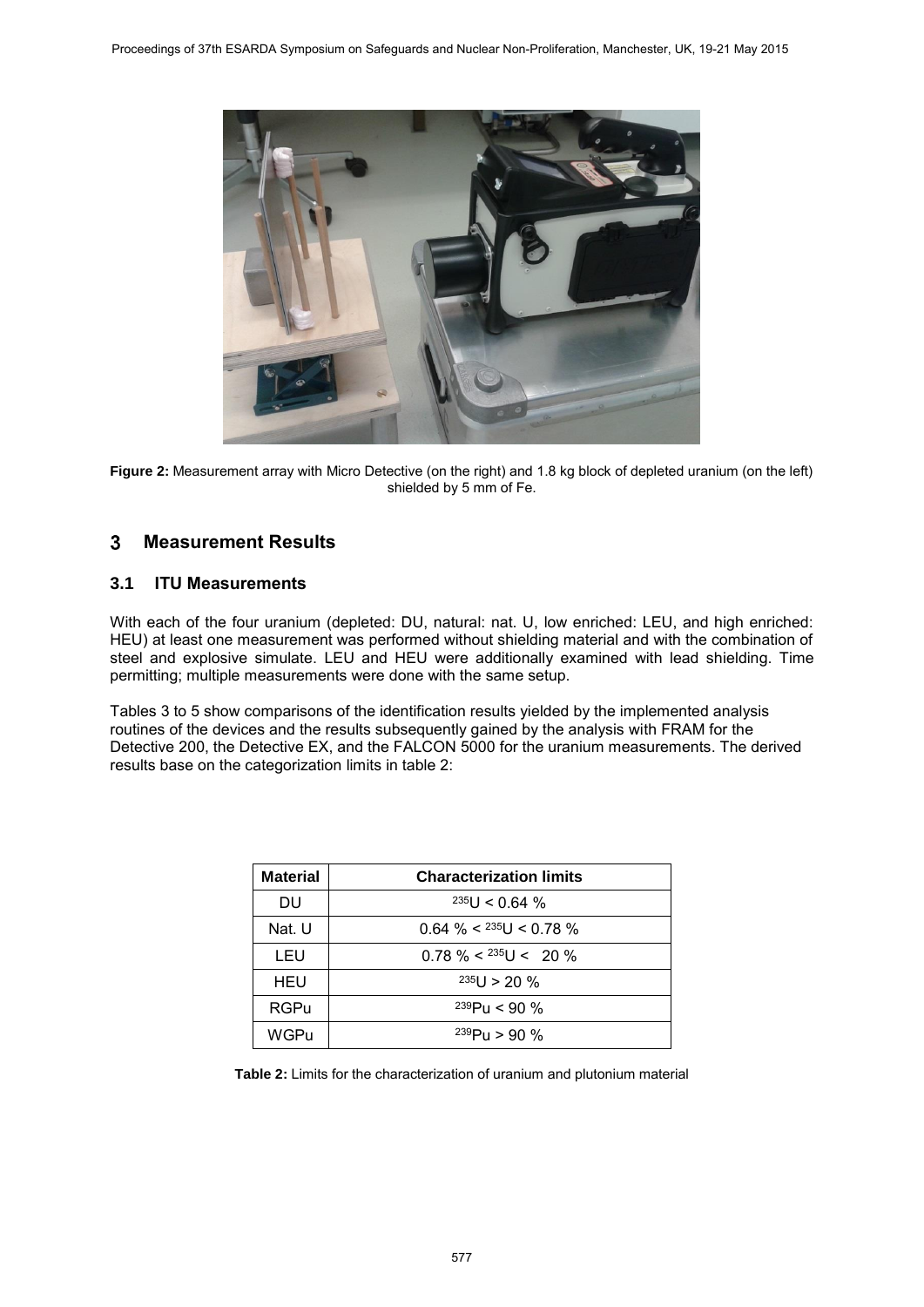| <b>Sample</b> | <b>Shielding</b> | Life Time (s) | Implemented<br><b>Analysis</b> | <b>Result Derived</b><br><b>From FRAM</b> |
|---------------|------------------|---------------|--------------------------------|-------------------------------------------|
| <b>DU</b>     | Unshielded       | 956           | Nucl. U                        | DU                                        |
| DU            | Steel + Simulate | 1458          | Nucl. U                        | DU                                        |
| Nat. U        | Unshielded       | 874           | Nucl. U                        | LEU                                       |
| Nat. U        | Steel + Simulate | 1079          | Nucl. U                        | DU                                        |
| LEU           | Unshielded       | 1189          | Nucl. U                        | LEU                                       |
| LEU           | Steel + Simulate | 7765          | Nucl. U                        | LEU                                       |
| LEU           | Lead             | 255           | Nucl. U                        | LEU                                       |
| <b>HEU</b>    | Unshielded       | 1575          | Nucl. U, HEU                   | HEU                                       |
| <b>HEU</b>    | Steel + Simulate | 691           | Nucl. U, HEU                   | HEU                                       |
| <b>HEU</b>    | Lead             | 57613         | Nucl. U, HEU                   | HEU                                       |

**Table 3:** Comparison of Detective 200 analysis results for the uranium measurements yielded by the implemented analysis routine and calculated with FRAM; color code: blue color refers to a correctly identified isotope or material, but the degree of enrichment or categorization is wrong, green color means both the identification and categorization are correct.

| <b>Sample</b> | <b>Shielding</b> | Life Time (s) | Implemented<br><b>Analysis</b> | <b>Result Derived</b><br><b>From FRAM</b> |
|---------------|------------------|---------------|--------------------------------|-------------------------------------------|
| DU            | Unshielded       | 225           | DU, elev. U<br>concentration   | DU                                        |
| <b>DU</b>     | Steel + Simulate | 207           | elev. U conc.                  | DU                                        |
| Nat. U        | Unshielded       | 890           |                                | nat. U                                    |
| Nat. U        | Steel + Simulate | 596           | DU, elev. U conc               | DU                                        |
| Nat. U        | Steel + Simulate | 712           | DU, elev. U conc.              | DU                                        |
| <b>LEU</b>    | Unshielded       | 1732          | LEU, elev. U<br>concentration  | LEU                                       |
| LEU           | Steel + Simulate | 302           | elev. U conc.                  | <b>DU</b>                                 |
| <b>LEU</b>    | Steel + Simulate | 6425          | nat. U, elev. U<br>conc.       | <b>LEU</b>                                |
| LEU           | Lead             | 352           | DU, elev. U conc.              | DU                                        |
| LEU           | Lead             | 152           | DU, elev. U conc               | DU                                        |
| HEU           | Unshielded       | 1004          | <b>LEU</b>                     | <b>HEU</b>                                |
| <b>HEU</b>    | Unshielded       | 212           | <b>LEU</b>                     | <b>LEU</b>                                |
| <b>HEU</b>    | Unshielded       | 137           | <b>LEU</b>                     | <b>LEU</b>                                |
| <b>HEU</b>    | Steel + Simulate | 419           |                                | DU                                        |
| <b>HEU</b>    | Steel + Simulate | 392           |                                | <b>LEU</b>                                |
| <b>HEU</b>    | Steel + Simulate | 157           |                                | <b>HEU</b>                                |
| HEU           | Steel + Simulate | 899           |                                | <b>LEU</b>                                |
| <b>HEU</b>    | Lead             | 322           |                                | <b>LEU</b>                                |
| HEU           | Lead             | 59771         | nat.U, elev. U<br>conc.        | <b>LEU</b>                                |

**Table 4:** Comparison of Detective EX analysis results for the uranium measurements yielded by the implemented analysis routine and calculated with FRAM; color code: red color refers to a completely incorrect identification result or no result at all, blue color refers to a correctly identified isotope or material, but the degree of enrichment or categorization is wrong, green color means both the identification and categorization are correct.

| <b>Sample</b> | <b>Shielding</b> | <b>Life Time</b><br>(S) | Implemented<br><b>Analysis</b> | <b>Result Derived</b><br><b>From FRAM</b> |
|---------------|------------------|-------------------------|--------------------------------|-------------------------------------------|
| DU            | Unshielded       | 299                     | DU                             | DU                                        |
| DU            | Steel + Simulate | 599                     | ۰                              | DU                                        |
| DU            | Steel + Simulate | 937                     | DU                             | DU                                        |
| Nat. U        | Unshielded       | 201                     | DU                             | DU                                        |
| Nat. U        | Unshielded       | 89                      | DU                             | DU                                        |
| Nat. U        | Unshielded       | 103                     | ווח                            | I FU                                      |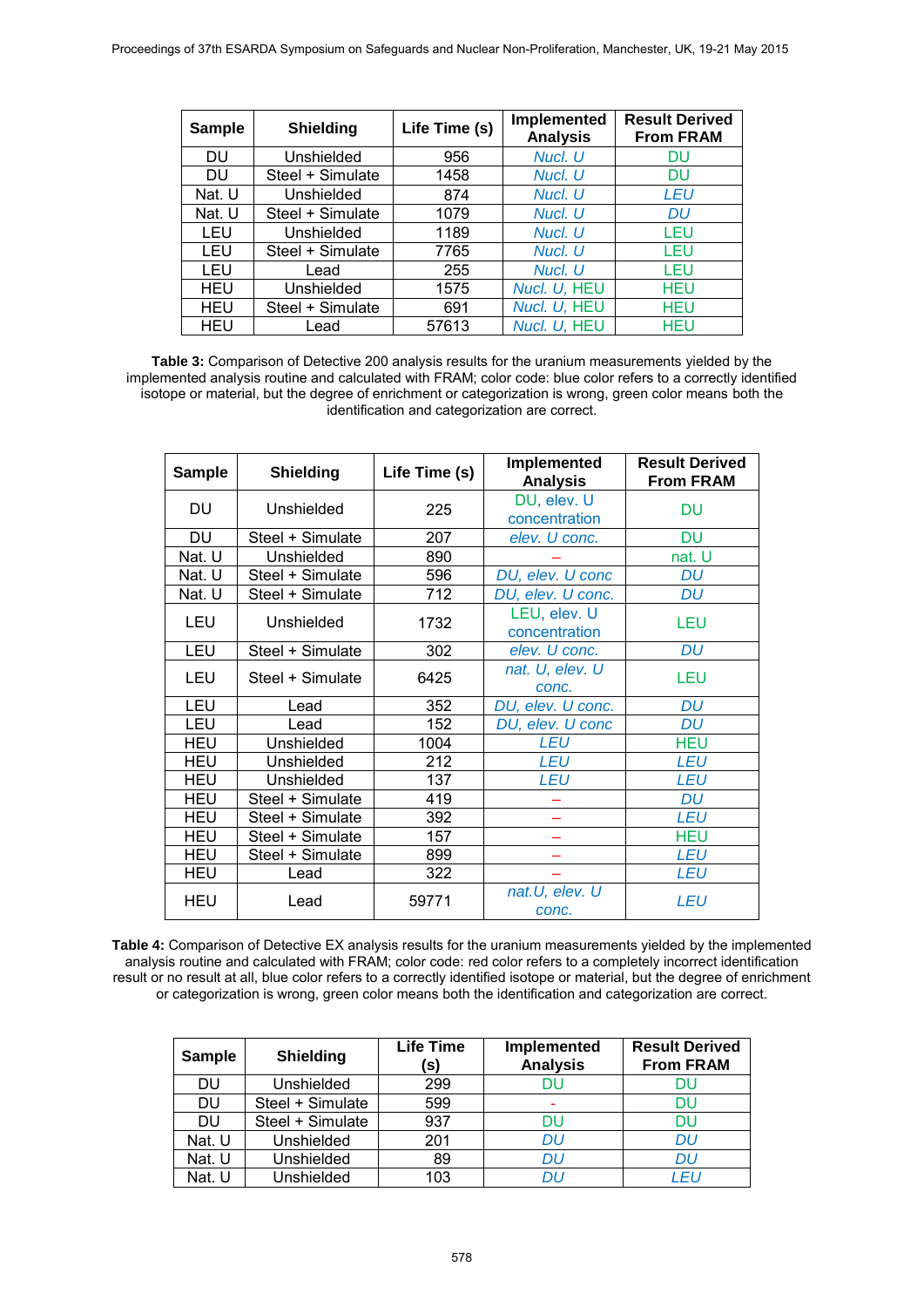| <b>Sample</b> | <b>Shielding</b> | Life Time<br>(S) | Implemented<br><b>Analysis</b> | <b>Result Derived</b><br><b>From FRAM</b> |
|---------------|------------------|------------------|--------------------------------|-------------------------------------------|
| Nat. U        | Steel + Simulate | 482              | DU                             | DU                                        |
| LEU           | Unshielded       | 797              | LEU, WGPu                      | LEU                                       |
| LEU           | Steel + Simulate | 300              | DU                             | DU                                        |
| LEU           | Steel + Simulate | 221              | Nat. U                         | LEU                                       |
| LEU           | Steel + Simulate | 6199             | Nat. U                         | LEU                                       |
| LEU           | Steel + Simulate | 600              | Nat. U                         | LEU                                       |
| LEU           | Lead             | 180              | DU                             | DU                                        |
| LEU           | Lead             | 446              | DU                             | LEU                                       |
| <b>HEU</b>    | Unshielded       | 264              | LEU, WGPu                      |                                           |
| <b>HEU</b>    | Unshielded       | 902              | LEU, WGPu                      | <b>HEU</b>                                |
| <b>HEU</b>    | Steel + Simulate | 303              | LEU                            | HEU                                       |
| <b>HEU</b>    | Steel + Simulate | 617              | LEU                            | LEU                                       |
| HEU           | Steel + Simulate | 901              | <b>LEU</b>                     | HEU                                       |
| <b>HEU</b>    | Steel + Simulate | 22               | LEU                            | LEU                                       |
| HEU           | Lead             | 179              | LEU                            |                                           |
| <b>HEU</b>    | Lead             | 58302            | HEU, WGPu                      | <b>HEU</b>                                |

**Table 5:** Comparison of FALCON 5000 analysis results for the uranium measurements yielded by the implemented analysis routine and calculated with FRAM; color code: red color refers to a completely incorrect identification result or no result at all, blue color refers to a correctly identified isotope or material, but the degree of enrichment or categorization is wrong, green color means both the identification and categorization are correct.

The Detective 200's implemented analysis routine does not include discrimination between LEU and HEU (merely "nuclear uranium" and HEU are defined) or between RGPu and WGPu (only "nuclear plutonium" is defined), respectively. Since the Micro Detective's routine is of the same type, no analysis results of this device are presented here as they were equally limited and therefore less interesting than the results by the Detective EX and the FALCON 5000, at least regarding the implemented routines.

In general, an obvious enhancement of the initial analysis results provided by the implemented routines was achieved with the FRAM analysis. The Detective 200 results benefitted most from the FRAM analysis as the latter produced the correct categorization in almost all cases. As for the other detectors, the FRAM analysis managed to enhance the previous identification result in some cases and failed to achieve this in others.

The use of FRAM appears to be most reasonable for the detector with the highest efficiency. The detectors mentioned above all cover a large range of gamma energy in order to analyse all types of radioactive and nuclear material. For cases when the focus of detection and identification is laid on nuclear material which emits photons in the lower energy region, specific U-Pu detectors are suitable. To evaluate if the FRAM analysis could be even more useful for a U-Pu germanium detector, a new series of measurements was done at INT with such a detector. Moreover, if the flaws of the detectors' implemented analysis routines were due to the large range of their gamma energy spectra and therefore due to limits of the energy resolution, these routines should be able to yield better results with spectra focussing on the lower energy region.

### **3.2 INT Measurements**

The gamma energy spectra were collected by the detectors with the samples mentioned above. Tables 6 and 7 show, as examples, the comparison of the calculated mass percentages of <sup>235</sup>U in the sample of depleted uranium and the mineral sample, respectively, measured with the Detective 200, the Micro Detective, and the U-Pu detector, with 5 mm Fe shielding and without shielding.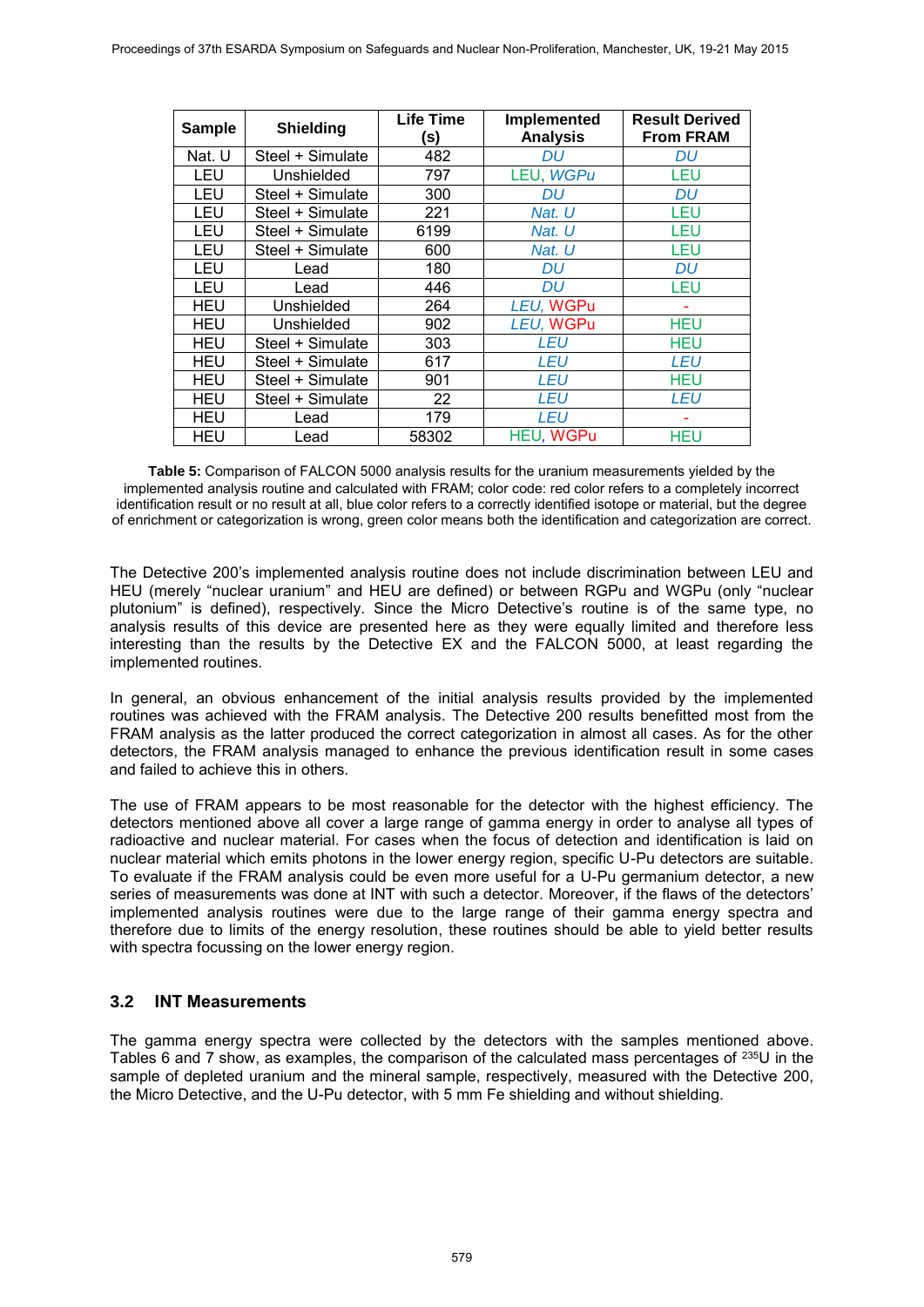| <b>Detector</b> |               | No Shielding        | 5 mm Fe Shielding |                        |  |
|-----------------|---------------|---------------------|-------------------|------------------------|--|
|                 | Life Time (s) | $235$ U Content (%) | Life Time (s)     | $^{235}$ U Content (%) |  |
| Detective 200   | 26751         | $0.49 \pm 0.01$     | 6752              | $0.40 \pm 0.03$        |  |
| Micro Detective | 7005          | $0.16 \pm 0.02$     | 7030              | $0.17 \pm 0.03$        |  |
| U-Pu Detector   | 7200          | $0.45 \pm 0.06$     | 7200              | $0.3 \pm 0.1$          |  |

**Table 6:** Mass percentages of <sup>235</sup>U in the sample of depleted uranium for three detectors as calculated by FRAM.

| <b>Detector</b> |               | No Shielding                 | 5 mm Fe Shielding |                              |  |
|-----------------|---------------|------------------------------|-------------------|------------------------------|--|
|                 | Life Time (s) | $\sqrt{^{235}U}$ Content (%) | Life Time (s)     | $\sqrt{^{235}U}$ Content (%) |  |
| Detective 200   | 6752          | $1.0 \pm 0.2$                | 7200              | $0.0001 \pm 0.0003$          |  |
|                 | 28800         | $1.5 \pm 0.1$                |                   |                              |  |
| Micro Detective | 3600          | $0.6 \pm 0.3$                | 28800             | $0.30 \pm 0.06$              |  |
|                 | 28800         | $0.6 \pm 0.1$                |                   |                              |  |
| U-Pu Detector   | 7200          | $3.2 \pm 0.4$                | 28800             | $2.4 \pm 0.4$                |  |

Table 7: Mass percentages of <sup>235</sup>U in the mineral sample for three detectors as calculated by FRAM.

The correct result of the <sup>235</sup>U mass percentage of the used depleted uranium would be approximately 0.25 % to 0.3 %. The Detective 200 and Micro Detective results were out of this range, even when taking the error figures into account. The results of the measurements with shielding, though, were closer to the expected value. The results for the U-Pu detector in general were higher than 0.3 %. The lower limit for the characterization as depleted uranium in general is  $^{235}$ U < 0.64 %. This is fulfilled for all results, so an analysis would lead to the correct categorization.

For natural uranium the results were not in the correct range (0.64 %  $\lt$  235U  $\lt$  0.78 %). In the shielded case the analysis was even more complicate. While the results for natural uranium are not correct this may not be of high concern for the decision makers. They are interested in correct results in terms of HEU/LEU in the case of uranium and of WGPu in the case of plutonium.

The fact that the FRAM analysis yielded not completely satisfactory results was primarily because of poor statistics leading to small numbers of counts in the relevant photo peaks. The samples used here emitted too weak a gamma radiation for an appropriate analysis. The FRAM analysis software was mainly designed for calculating enrichment of LEU or HEU samples and not for samples with such a low content of <sup>235</sup>U. In order to gain insight regarding the reasons for the flaws of the implemented analysis routines mentioned above by measurements with U-Pu detectors, other samples of nuclear material will be necessary. Therefore further measurements at institutions such as ITU must be taken into account.

#### $\overline{\mathbf{A}}$ **Conclusions**

Comparing the identification and categorization results of the detectors' implemented analysis routines to those achieved by means of the FRAM analysis with respect to measurements on uranium at ITU, a significant enhancement can be stated when using FRAM. In most cases, the implemented routines managed to identify the correct material, but the categorization was often false. Here the FRAM results were considerably superior, especially in the case of the Detective 200.

The measurements at ITU raised the question whether the flawed results obtained by the detectors' implemented analysis routines were due to limits of the measured spectra's energy resolution or because of weaknesses of the analysis routines themselves. To gain insight here, the additional measurements at INT with a U-Pu detector were performed. Unfortunately, the spectra measured with depleted uranium suffered from poor statistics due to the small amount of <sup>235</sup>U in the samples. Hence, other measurements with a U-Pu detector with low and high enriched uranium would be necessary to clarify this matter.